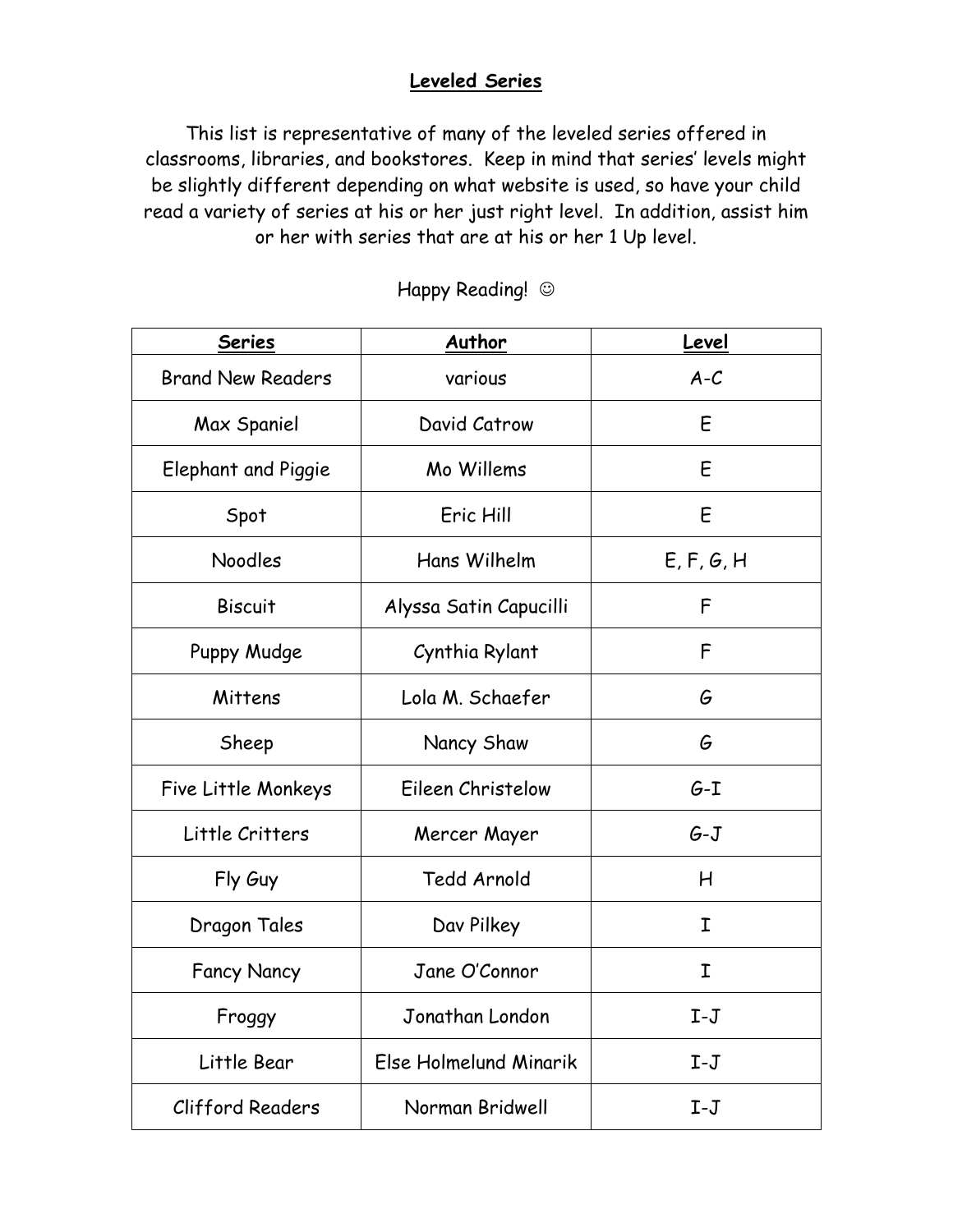| Clifford                    | Norman Bridwell     | J     |
|-----------------------------|---------------------|-------|
| the Pigeon                  | Mo Willems          | J     |
| Danny and the Dinosaur      | Syd Hoff            | J     |
| Henry and Mudge             | Cynthia Rylant      | J     |
| Annie and Snowball          | Cynthia Rylant      | J     |
| Mr. Putter and Tabby        | Cynthia Rylant      | J     |
| Poppleton                   | Cynthia Rylant      | J     |
| <b>Iris and Walter</b>      | Elissa Haden Guest  | J     |
| Curious George              | H.A. Rey            | J     |
| Young Cam Jansen            | David A. Adler      | J     |
| Cowgirl Kate and Cocoa      | Erica Silverman     | $J-K$ |
| Minnie and Moo              | Denys Cazet         | J-L   |
| <b>Arthur Readers</b>       | Marc Brown          | J     |
| Arthur                      | Marc Brown          | K     |
| <b>Flat Stanley Readers</b> | Lori Haskins Houran | K     |
| Frog and Toad               | Arnold Lobel        | K     |
| Fluffy, the Guinea Pig      | Kate McMullan       | K     |
| If you                      | Laura Numeroff      | K     |
| Franklin the Turtle         | Paulette Bourgeois  | K     |
| Corduroy                    | Don Freeman         | K     |
| Mercy Watson                | Kate DiCamillo      | K     |
| Nate the Great              | Marjorie Sharmat    | K     |
| Commander Toad              | Jane Yolen          | K     |
| High-Rise Private Eyes      | Cynthia Rylant      | K     |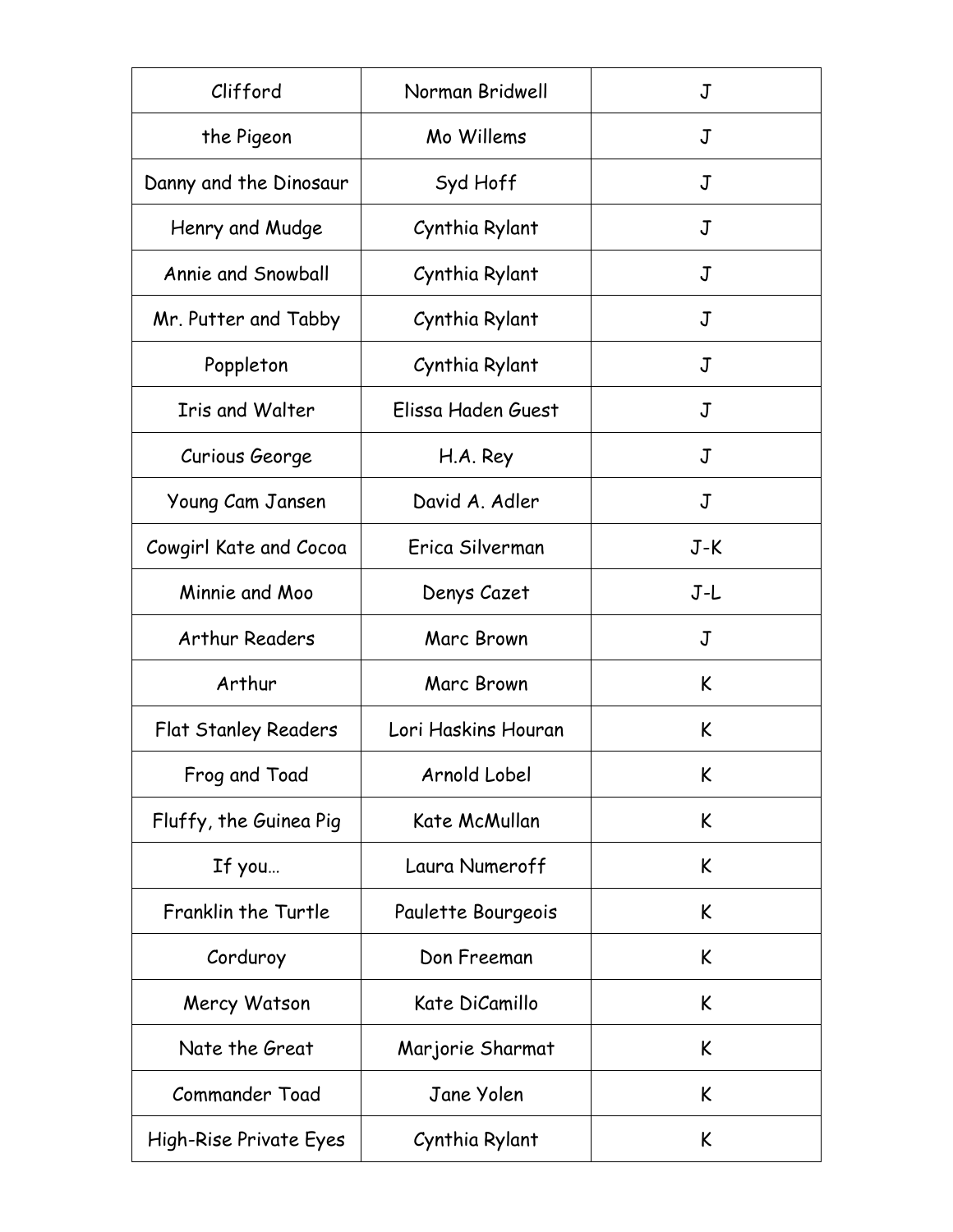| Berenstain Bear<br>Readers        | Stan and Jan<br>Berenstain | K        |
|-----------------------------------|----------------------------|----------|
| <b>Ready Freddy Readers</b>       | Abby Klein                 | K        |
| Amelia Bedelia                    | Herman Parish              |          |
| Pinky and Rex                     | <b>James Howe</b>          |          |
| Oliver and Amanda                 | Jean Van Leeuwen           |          |
| Ready Freddy                      | Abby Klein                 |          |
| Double Trouble                    | Abby Klein                 | L        |
| Olivia Sharp                      | Marjorie Sharmat           | L        |
| Horrible Harry                    | Suzy Kline                 | L        |
| Cam Jansen                        | David A. Adler             |          |
| Ricky Ricotta's Mighty<br>Robot   | Dav Pilkey                 | L        |
| My Weird School                   | Dan Gutman                 | L and up |
| My Weirder School                 | Dan Gutman                 | L and up |
| Polk Street School                | Patricia Reilly Giff       | L and up |
| Elmer and the Dragon              | <b>Ruth Gannett</b>        | L-M      |
| from the Black Lagoon             | Mike Thaler                | M        |
| <b>Black Lagoon</b><br>Adventures | Mike Thaler                | M        |
| Little Miss and Mr. Men           | Roger Hargreaves           | M        |
| Jigsaw Jones                      | James Preller              | M        |
| Junie B. Jones                    | Barbara Park               | M        |
| Magic Tree House                  | Mary Pope Osborne          | M        |
| Capital Mysteries                 | Ron Roy                    | M        |
| Calendar Mysteries                | Ron Roy                    | M        |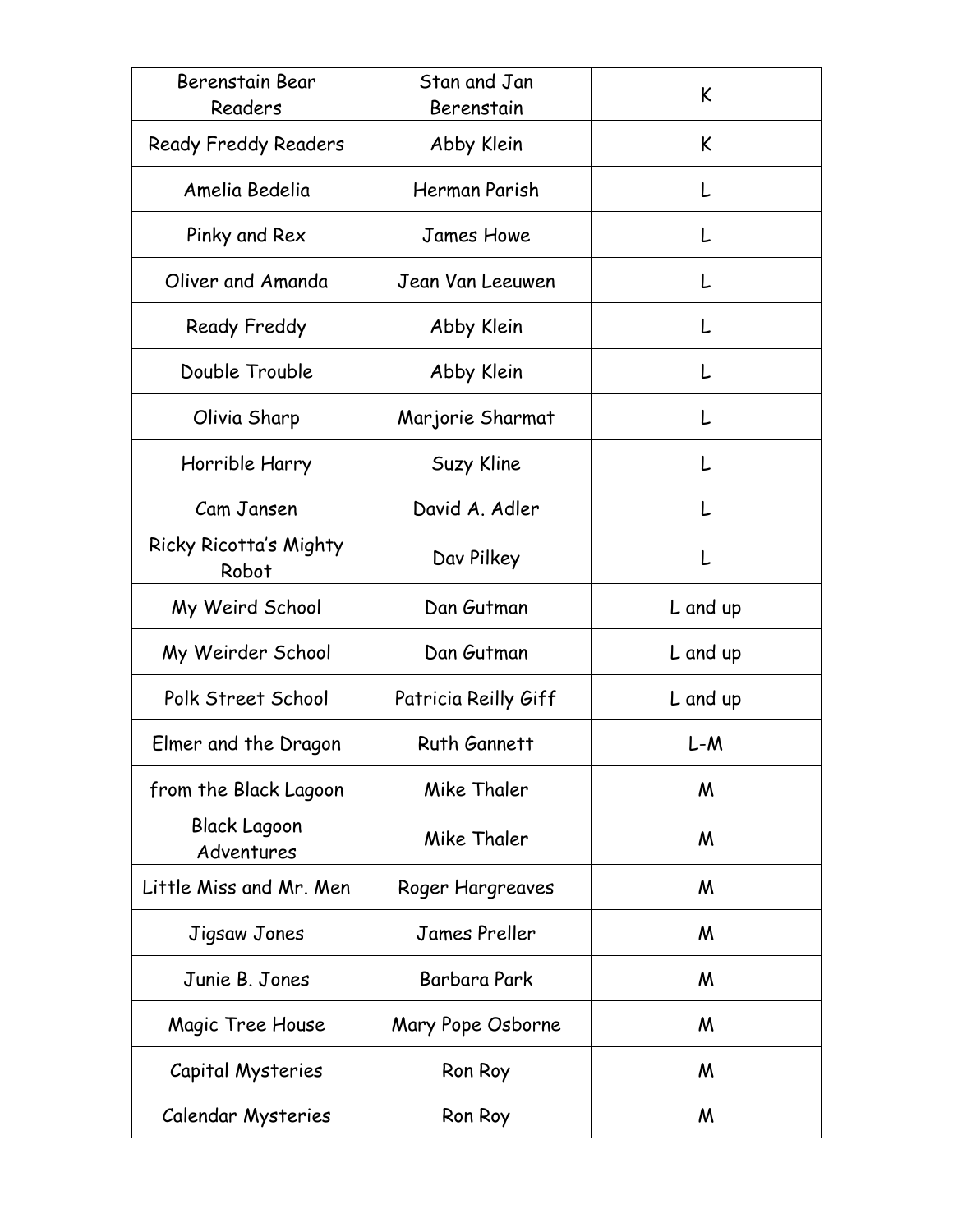| <b>Frankly Frannie</b>          | AJ Stern                   | M        |
|---------------------------------|----------------------------|----------|
| Ivy and Bean                    | <b>Annie Barrows</b>       | M        |
| Katie Kazoo Switcheroo          | Nancy Krulik               | M        |
| Judy Moody                      | Megan McDonald             | M        |
| <b>Stink</b>                    | Megan McDonald             | M        |
| <b>Rainbow Magic</b>            | Daisy Meadows              | M        |
| Critter Club                    | Callie Barkley             | M        |
| Cobble Street Cousins           | Cynthia Rylant             | M        |
| Marvin Redpost                  | Louis Sachar               | M        |
| The Littles                     | John Peterson              | M        |
| <b>Bailey School Kids</b>       | Debbie Dadey               | $M-N$    |
| Third-Grade Detectives          | George E. Stanley          | $M-N$    |
| Flat Stanley                    | Jeff Brown                 | M and up |
| fictional sports books          | Matt Christopher           | M and up |
| <b>Berenstain Bears</b>         | Stan and Jan<br>Berenstain | M and up |
| <b>Puppy Place</b>              | Ellen Miles                | M and up |
| Kitty Corner                    | Ellen Miles                | M and up |
| Julian and Huey                 | Ann Cameron                | N        |
| A to Z Mysteries                | Ron Roy                    | N        |
| Nancy Drew and the<br>Clue Crew | Carolyne Keene             | N        |
| Hardy Boys: Secret<br>Files     | Franklin W. Dixon          | N        |
| Herbie Jones                    | Suzy Kline                 | N        |
| <b>Zack Files</b>               | Dan Greenburg              | N        |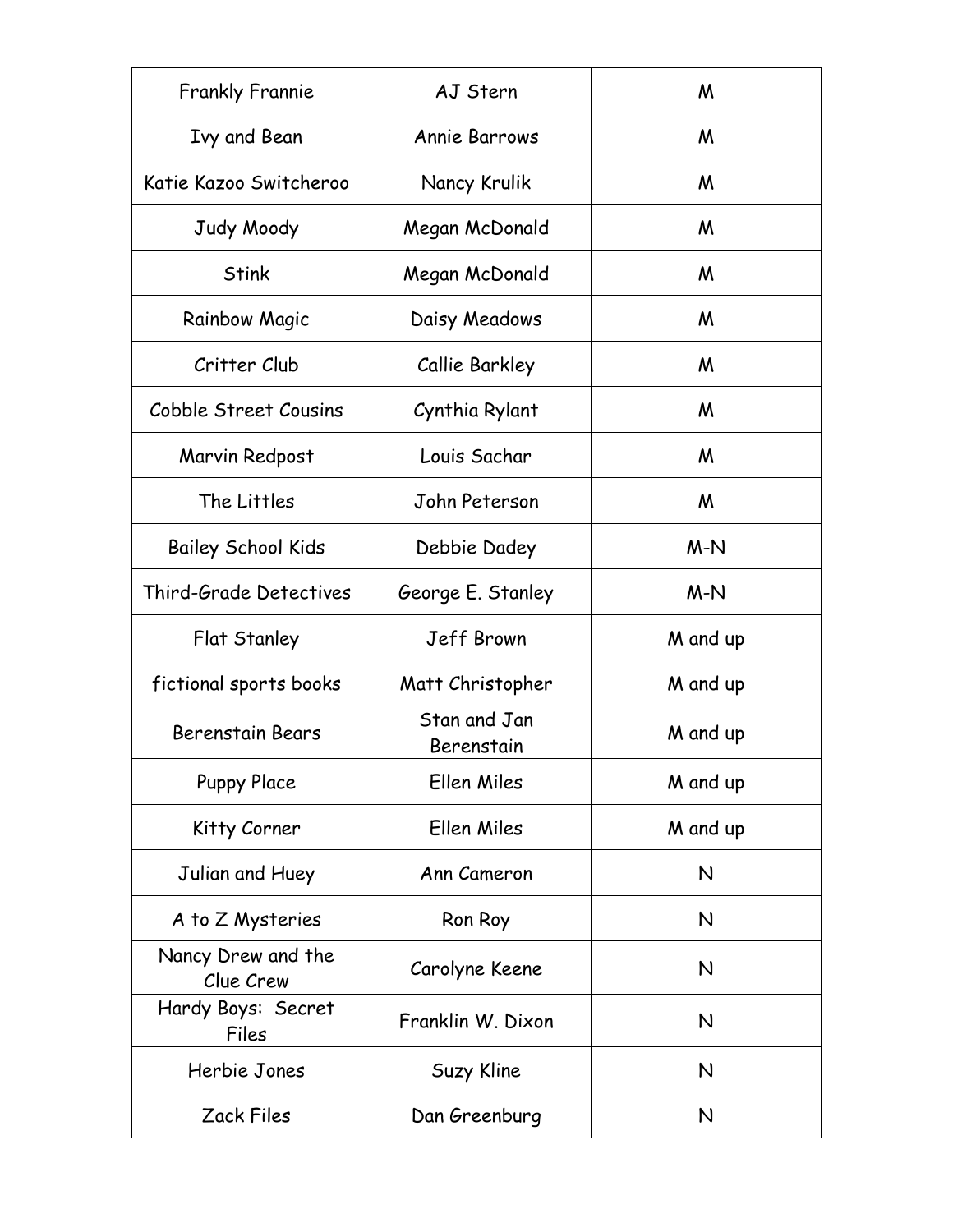| Ruby and the Booker<br>Boys       | Derrick Barnes              | N        |
|-----------------------------------|-----------------------------|----------|
| Piper Reed                        | Kimberly Willis Holt        | N        |
| Amber Brown                       | Paula Danziger              | $N-O$    |
| books by Roald Dahl               | <b>Roald Dahl</b>           | N and up |
| Secrets of Droon                  | Tony Abbott                 | O        |
| Ramona                            | Beverly Cleary              | O        |
| Henry Huggins                     | Beverly Cleary              | O        |
| Ralph S. Mouse                    | Beverly Cleary              | O        |
| Freddy, Golden Hamster<br>Saga    | Dietlof Reiche              | O        |
| Boxcar Children                   | Gertrude Chandler<br>Warner | O        |
| Jake Drake                        | <b>Andrew Clements</b>      | O        |
| Baby-Sitters Club                 | Ann M. Martin               | O        |
| Mrs. Piggle-Wiggle                | Betty MacDonald             | O        |
| Pippi Longstocking                | Astrid Lindgren             | O        |
| Encyclopedia Brown                | Donald J. Sobol             | P        |
| Time Warp Trio                    | Jon Scieszka                | P        |
| Dragon Slayers'<br>Academy        | Kate McMullan               | P        |
| Geronimo Stilton                  | Geronimo Stilton            | P        |
| Bunnicula                         | <b>James Howe</b>           | $P-Q$    |
| Franny K. Stein                   | Jim Benton                  | $P-Q$    |
| Magic School Bus<br>chapter books | various                     | $P-Q$    |
| According to Humphrey             | <b>Betty Birney</b>         | $P-Q$    |
| fictional sports books            | Robert Skead                | $P-Q$    |